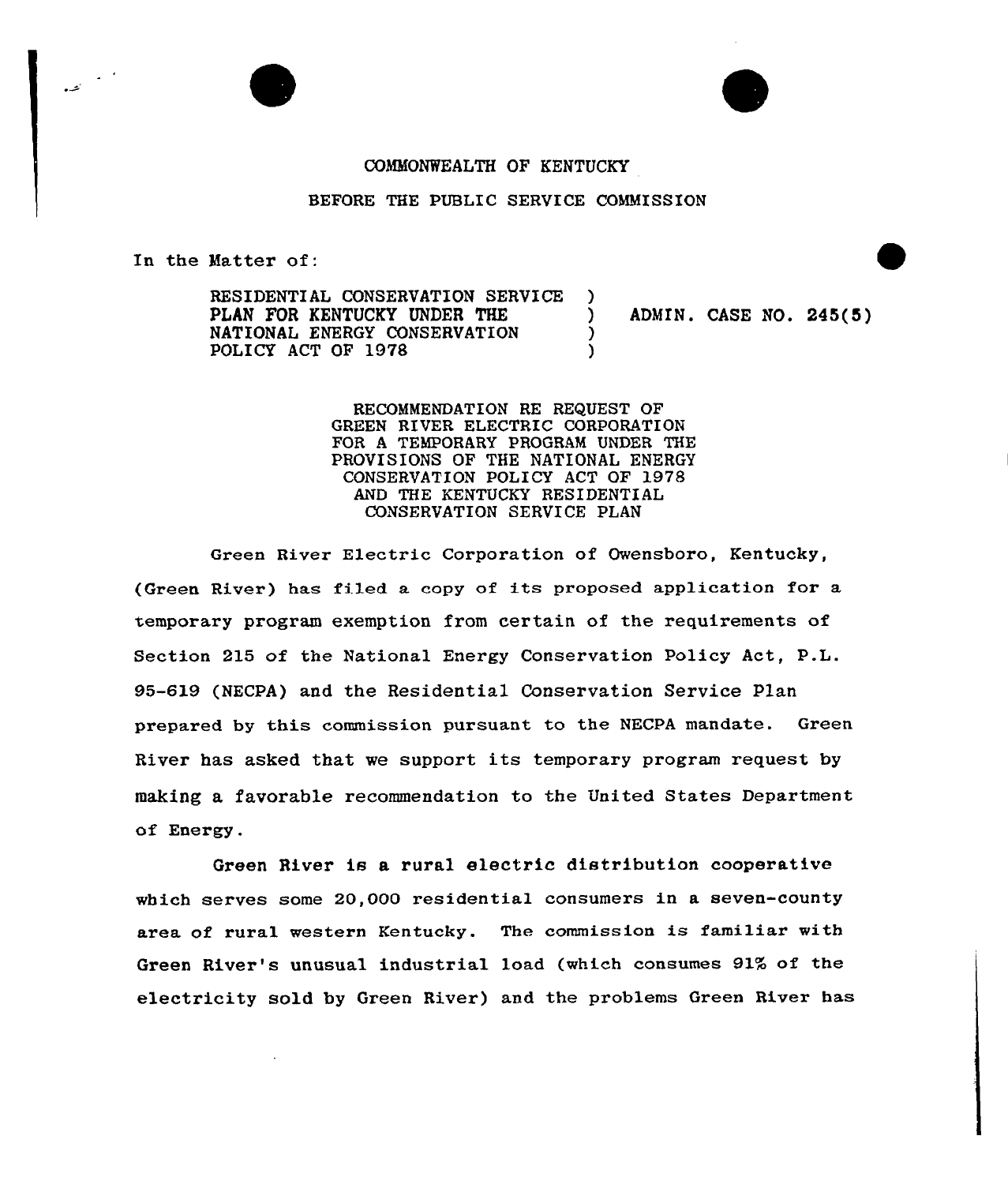

encountered because of that load. With respect to the National Energy Act, Green River's kilowatt hour sales exceed the coverage threshold of NECPA and the Public Utility Regulatory Policy Act of 1978, Title I, solely because of sales to its industrial consumers. This commission has previously supported Green River's successful effort to obtain exemption from some of its obligations under PURPA, and its early effort to substitute the Rural Electrification Administration conservation program for the RCS program.

There is no objective methodology by which the commission can measure the effect of Green River's temporary program on the success of its conservation program. The departures from the Kentucky RCS plan proposed by Green River are not substantial. For example, even with the proposed changes in the program audit, Green River's audit program and techniques will remain subject to commission review to assure the validity of the results. Some of the proposed changes, such as increasing the number of program announcement mailings and eliminating the audit fee, should enhance the success of the program.

Green River is a small electric distribution cooperative which, under normal circumstances, would not be covered by NECPA. The commission finds that the temporary program proposed by it is reasonable and will result in the installation of program measures in at least as many residential buildings as would have been installed had Green River not been exempt from the requirements

 $-2-$